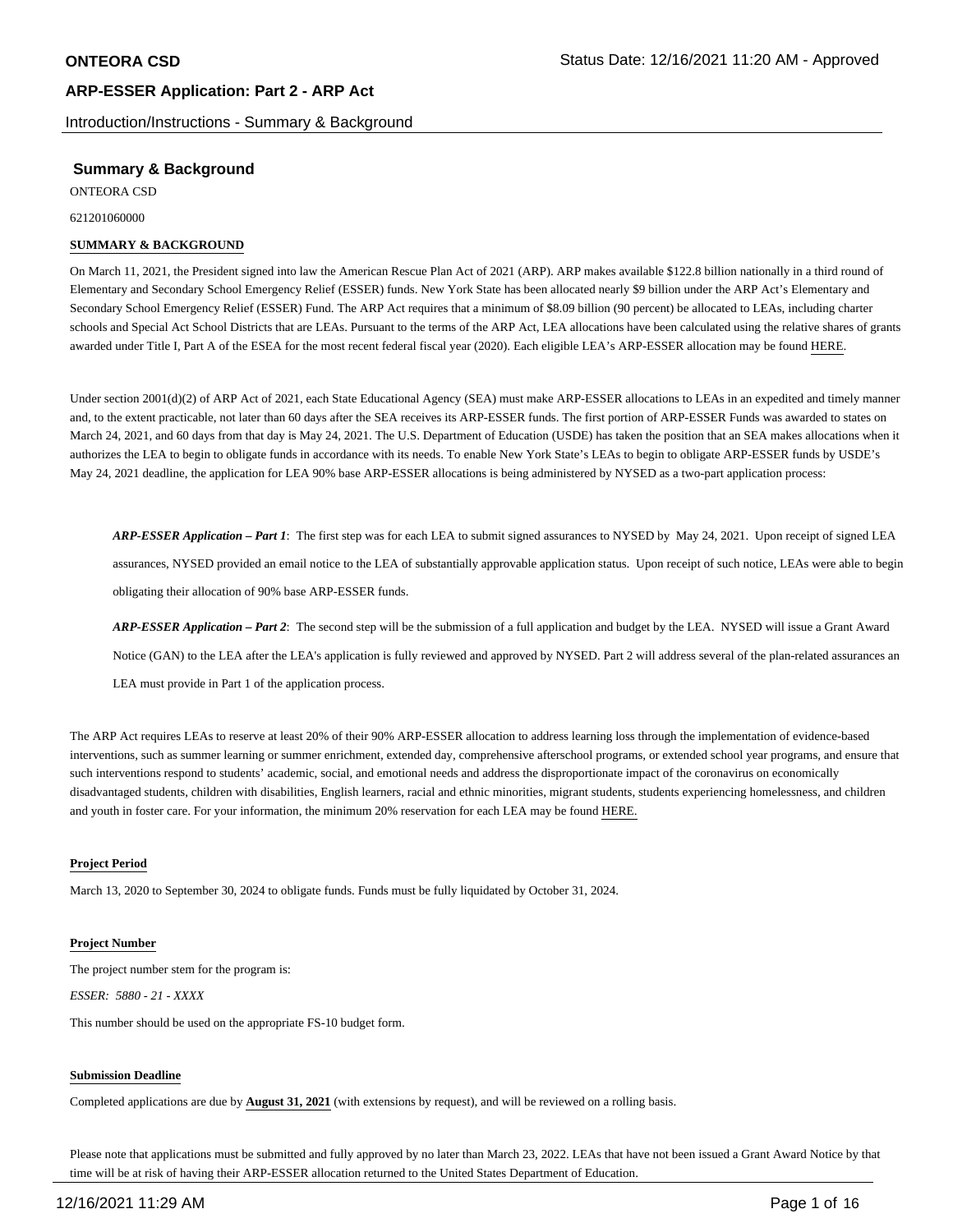Introduction/Instructions - Summary & Background

### **APPLICATION PROCESS FOR LEA ALLOCATIONS OF ARP-ESSER SEA RESERVE FUNDS**

The federal ARP statute requires SEAs to reserve:

not less than 5 percent of the total amount of grant funds awarded to the State (\$449.4 million) to carry out activities to address the impact of lost instructional

time by supporting the implementation of evidence-based interventions;

not less than 1 percent (\$89.9 million) to carry out the implementation of evidence-based summer enrichment programs; and

not less than 1 percent (\$89.9 million) to carry out the implementation of evidence-based comprehensive afterschool programs.

The 2021-22 enacted state budget directs that these required SEA set-asides be allocated as grants to specified school districts. Each eligible district's allocation of SEA reserve funds may be found HERE. NYSED will inform school districts under separate cover when the application process for school district allocations of ARP-ESSER SEA set-aside funds has been published in the SED Monitoring and Vendor Reporting System. This application is only for LEA 90% base ARP-ESSER allocations. LEAs should not apply for ARP ESSER SEA Reserve funds as part of this application.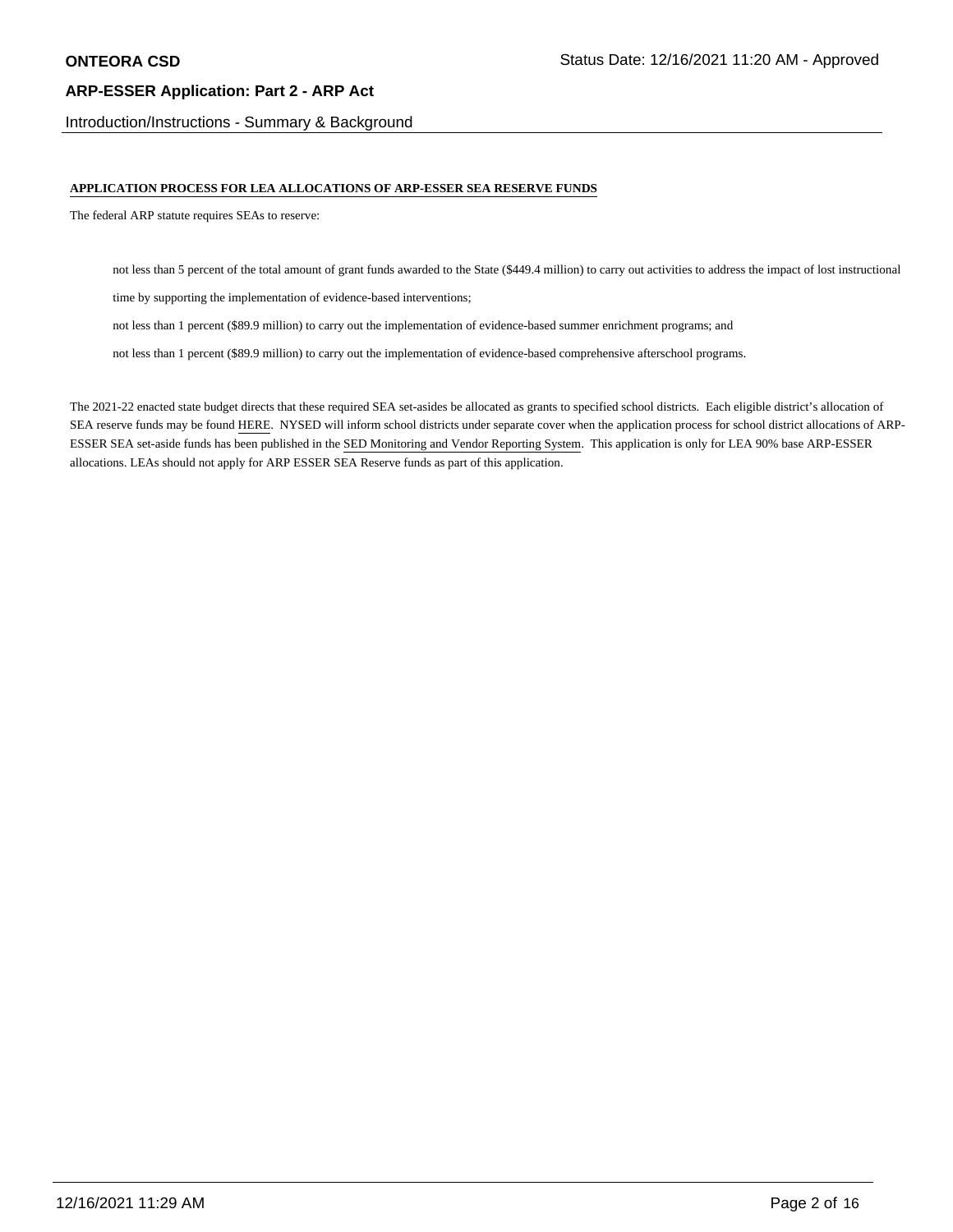Introduction/Instructions - Submission Instructions

### **Submission Instructions**

ONTEORA CSD

621201060000

### **Directions for Submitting the Application:**

The online application may only be submitted/certified by the chief school officer of the applicant LEA. The designated superintendent (public school LEAs), and the chief executive officer, board of trustees president, or school employee designated by the board of trustees (charter school LEAs) are the only administrators with the submit/certify rights necessary to successfully submit and certify a completed application for NYSED review.

LEAs *ARE NOT REQUIRED* to send hard copies of general application materials to the Department.

LEAs *ARE REQUIRED* to send signed originals and two hard copies of each FS-10 Budget Form to:  *Office of ESSA-Funded Programs - Rm 320 EB RE: ARP-ESSER Application – Part 2 New York State Education Department 89 Washington Avenue Albany, NY 12234.*

### **Deadline for Submitting the Applications:**

The *ARP-ESSER Application – Part 2* is due by August 31, 2021.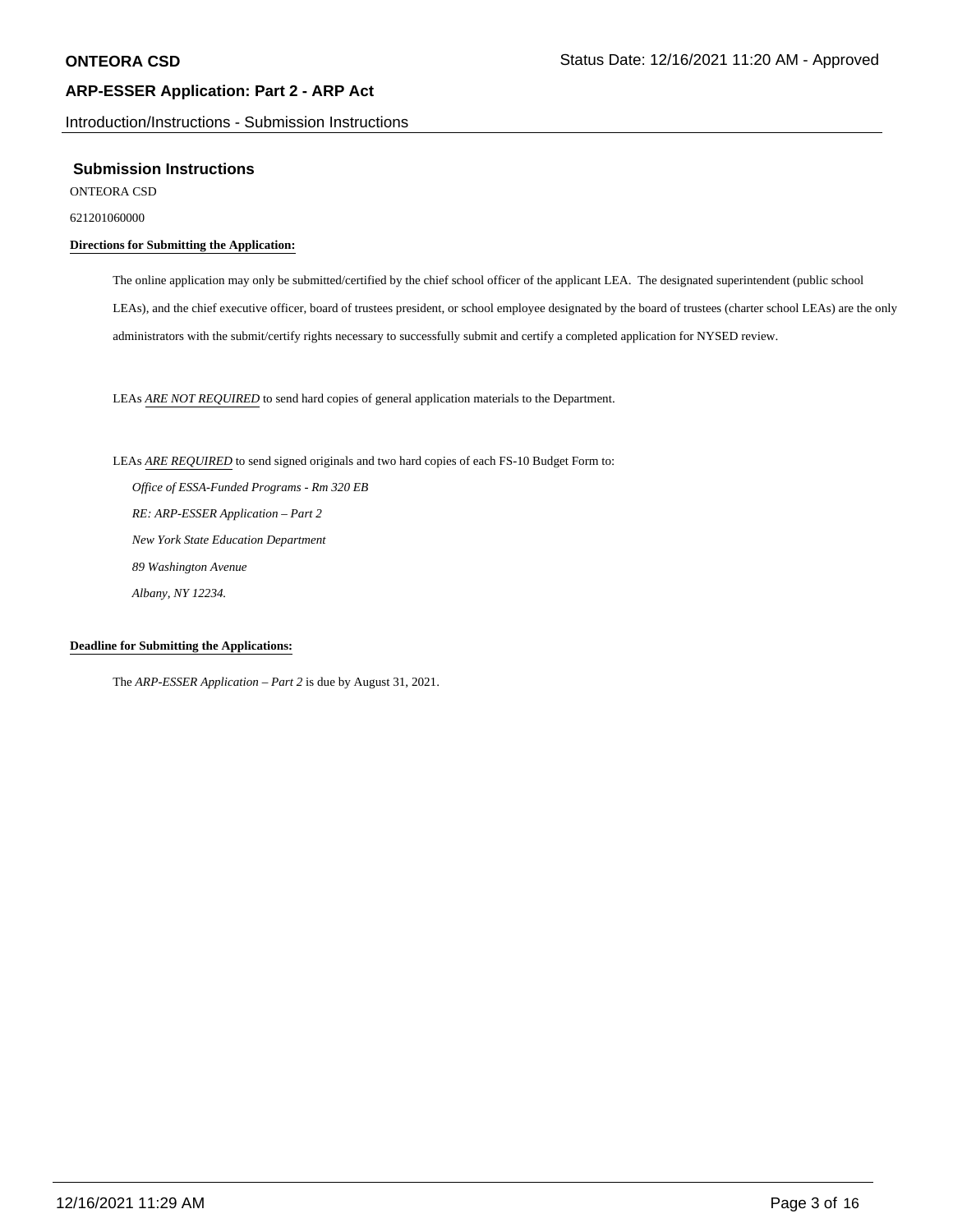LEA ARP-ESSER Plan - ARP-ESSER Intent to Apply

### **ARP-ESSER LEA Base 90% Allocation - Intent to Apply**

ONTEORA CSD

621201060000

**1. Does the LEA intend to apply for American Rescue Plan (ARP) Act - Elementary and Secondary School Emergency Relief (ESSER) LEA Base 90% funding?**

Yes, the LEA intends to apply for Elementary and Secondary School Emergency Relief (ESSER) funding.

**2. Please provide contact information for the LEA Business Official and Board President. Please confirm that each individual has reviewed and approved of the application, including all plan descriptions and use of funds.** 

|                               | Name                | Email Address               | Date of Final |
|-------------------------------|---------------------|-----------------------------|---------------|
|                               |                     |                             | Review/       |
|                               |                     |                             | Approval      |
| <b>ILEA Business Official</b> | Dr. Donald Gottlieb | dgottlieb@onteora.k12.ny.us | 9/17/21       |
| <b>ILEA Board President</b>   | Kevin Salem         | ksalem@onteora.k12.ny.us    | 9/17/21       |

## **ARP-ESSER Allocation - Construction-Related Costs**

**3. Does the LEA intend to use American Rescue Plan (ARP) Act - Elementary and Secondary School Emergency Relief (ESSER) LEA Base 90% funding for construction-related expenditures?**

Yes, the LEA does intend to use American Rescue Plan (ARP) Act - Elementary and Secondary School Emergency Relief (ESSER) funding for construction-related expenditures.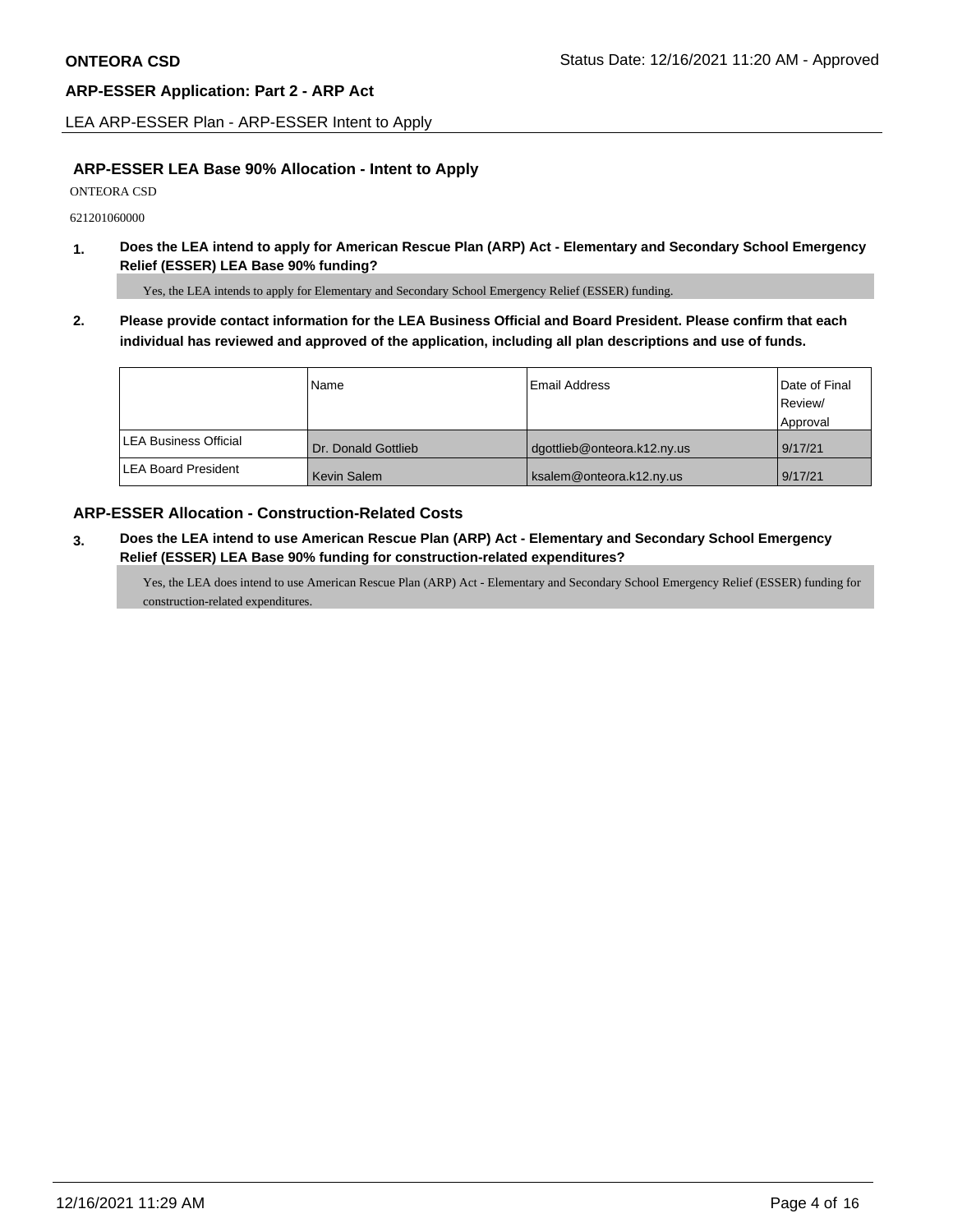LEA ARP-ESSER Plan - ARP-ESSER Plan Development & Program Information

## **ARP-ESSER LEA Base 90% Allocation - Plan Development and Dissemination**

ONTEORA CSD

621201060000

Title VIII of Division B of the CARES Act directs the Department to carry out the Education Stabilization Fund, of which the ARP ESSER funds are a part. Section 2001 of the ARP Act provides for the Department to make grants to each SEA from the ARP ESSER funds. An SEA must allocate at least 90 percent of its ARP ESSER grant funds to its LEAs (including charter schools that are LEAs) in the State in the same proportion that the LEAs received under part A of title I of the ESEA in Fiscal Year 2020, as required by section 2001(d)(1) of the ARP Act; and section 2001(e) of the ARP Act prescribes certain mandatory and permissive uses of LEAs' funds. Under 20 U.S.C. 1221e-3, the Secretary has the authority to promulgate rules governing the programs administered by the Department. Under this requirement, each LEA that receives ARP ESSER funds must develop, submit to the SEA on a reasonable timeline determined by the SEA, and make publicly available on the LEA's website, a plan for the LEA's use of ARP ESSER funds. The plan - known as the LEA ARP ESSER Plan - and any revisions to the plan submitted consistent with procedures established by the SEA, must include a description of key activities which are required below.

**NYSED will consider each LEA's application for its base 90% ARP-ESSER allocation as meeting the USDE LEA ARP-ESSER use of funds plan requirement, provided the required elements of the plan are fully addressed in the LEA's application, combined with a budget, and then publicly posted after being developed with public input.**

An LEA must engage in meaningful consultation with stakeholders and give the public an opportunity to provide input in the development of its plan. Specifically, an LEA must engage in meaningful consultation with students; families; school and district administrators (including special education administrators); and teachers, principals, school leaders, other educators, school staff, and their unions. Additionally, an LEA must engage in meaningful consultation with each of the following, to the extent present in or served by the LEA: Tribes; civil rights organizations (including disability rights organizations); and stakeholders representing the interests of children with disabilities, English learners, children experiencing homelessness, children in foster care, migratory students, children who are incarcerated, and other underserved students.

Each LEA's ARP ESSER plan must be in an understandable and uniform format and, to the extent practicable, written in a language that parents can understand (or, if not practicable, orally translated). Upon request by a parent with a disability, LEA plans must be provided in an alternative format accessible to the parent.

### **1. In the space provided below, please describe how the LEA meaningfully engaged a diverse and representative set of the applicable stakeholders in developing a plan to use these funds and implementing that plan.**

The District surveyed all stakeholders in June 2021 to identify their priorities and needs to address the impact of the pandemic and how the District needed to move forward. The results of these surveys were shared in District wide PTA meetings, building level meetings with building level leadership teams and the Board of Education. The responses to this have crafted how the District is using these funds. The stakeholders that were surveyed included parents, students, teachers staff and administrators. The results of the survey and how the funding was allocated has been posted on the District website (see https://www.onteora.k12.ny.us/about/2021-2022-school-year.) A bi-monthly presentation of how these funds are "spent down" is presented at both building level and District Level meetings by the Interim Asst. Supt for Business.

**2. In the space provided below, please provide the URL for the website(s) where the LEA ARP-ESSER Plan is/will be publicly posted. For an LEA that does not have a website, the LEA may identify an online platform (e.g. social media group or post, file sharing service, email listserv) that allows plans to be directly communicated to students, parents or legal guardians, school staff, and other stakeholders. As appropriate, the LEA should provide details about how the plan will be made available to people who request it.**

### The District's URL is:

https://www.onteora.k12.ny.us/fs/resource-manager/view/8ee17b73-25e7-4f5e-bed4-8441643a1b02 https://www.onteora.k12.ny.us/fs/resource-manager/view/8ee17b73-25e7-4f5e-bed4-8441643a1b02 If a community member requests a copy, the District will provide a copy, whether via email or paper copy.

## **ARP-ESSER LEA Base 90% Allocation - Program Information**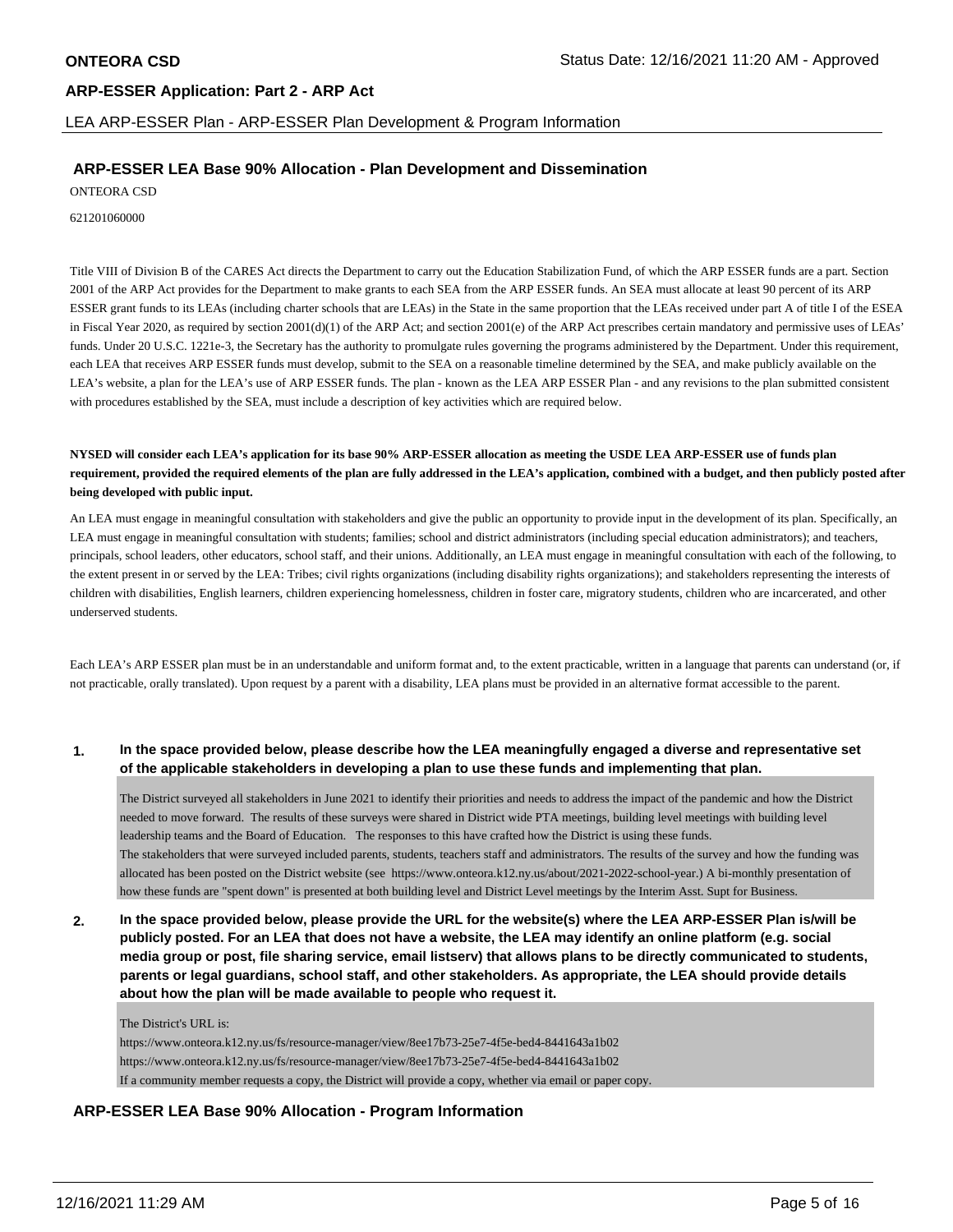### LEA ARP-ESSER Plan - ARP-ESSER Plan Development & Program Information

**3. In the space provided below, please describe the extent to which and how the funds will be used to implement prevention and mitigation strategies that are, to the greatest extent practicable, consistent with the most recent CDC guidance on reopening schools, in order to continuously and safely open and operate schools for in-person learning.**

To address the the learning loss created by the pandemic, the District will be revising and creating extended curriculum opportunities. Given the CDC guidance in ventilation the District has allocated funding to upgrade the district's ventilation sytems whch is a mitaging strategy needed for safe return to in-person learning for all students and staff.

The District will be purchasing Air purifiers for classrooms throughout the District.

The District is hiring a Nurse that will 'float' throughout the District to assist the other Nurses with COVID-related concerns.

### **4. In the space provided below, please describe the data that the LEA will use to identify student needs and monitor student progress as a result of planned interventions and supports.**

The data that will be used to monitor student progress is common quarterly assessments which will be reviewed by teacher teams to ensure mastery of skills and to identify interventions needed to bring students to mastery.

Through the analysis of common interim quarterly assessments, teachers will identify which students need additional interventions/ supports in order to reach mastery in specifically identified learning standards/ skills. These additional interventions will be customized to each student's learning needs. Additional support will be provided during learning labs and academic reinforcement periods.

## **5. In the space provided below, please describe how the LEA will use the funds it reserves under section 2001(e)(1) the required reserve of 20% of funds - to address the academic impact of lost instructional time through the implementation of evidence-based interventions, such as summer learning or summer enrichment, extended day, comprehensive afterschool programs, or extended school year.**

The District, through a series of created pre-assessments, has identifed the key learning standards - skills that consititute the learning gap created through the pandemic. Teacher teams are in the process of creating curriculum and instruction models that consist of evidenced based interventions and these will be implemented in extended learning oportunities throughout the school year. Once the teacher teams create a revised curriculum with instruction models, evidenced based strategies will be used to target the major learning

standards in each course/ grade level. These evidenced based strategies will be used during the extended learning time of the academic reinforcement period as well as during the learning lab period.

## **6. In the space provided below, please describe how the LEA will spend its remaining ARP ESSER funds consistent with section 2001(e)(2) - the allowable uses of funds - of the ARP Act.**

The District will be upgrading it's HVAC system and two of its elementary schools to align with CDC recommended guildelines for ventilation. Additionally the District will be acquiring generators for several of its buildings to ensure no disruption in service. Finally, there will be classrooms renovated and absestos abatement to create new active learning spaces. All of it will be overseen by a Project Manager to assure timely, efficient completion of the project.

All required State approvals for these projects will be attained as required by State law.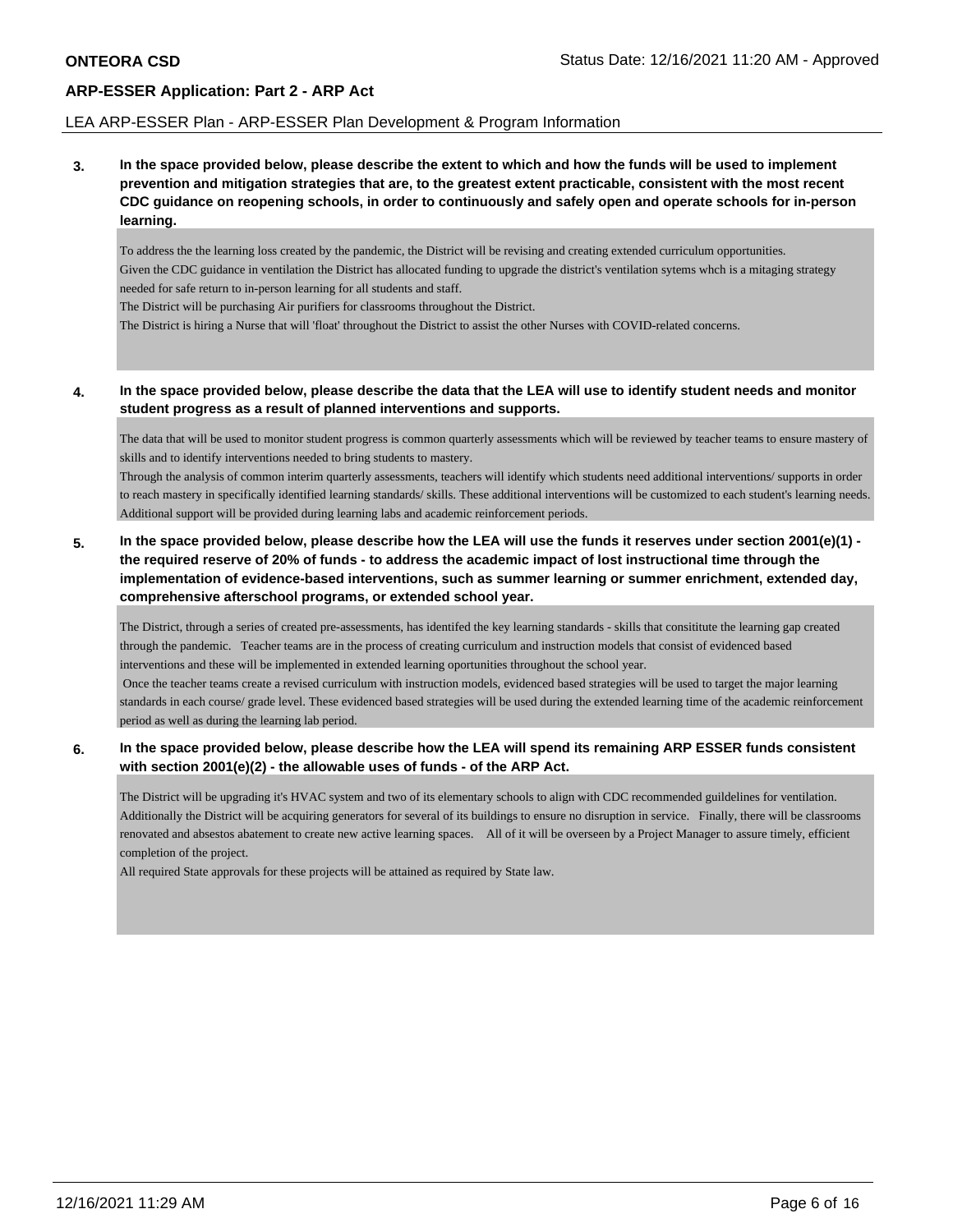### LEA ARP-ESSER Plan - ARP-ESSER Plan Development & Program Information

**7. In the space provided below, please describe how the LEA will ensure that the interventions it implements, including but not limited to the interventions implemented under section 2001(e)(1) - the required reserve of 20% of funds - to address the academic impact of lost instructional time, will respond to the academic, social, emotional, and mental health needs of all students, and particularly those students disproportionately impacted by the COVID-19 pandemic, including students from low-income families, students of color, English learners, children with disabilities, students experiencing homelessness, children in foster care, and migratory students.**

The District, on a quarterly basis, will review sudent progress in closing the achievement gap as evidenced by student gap. In addition students will be surveyed three times throughout the school year to determine social-emotional and mental health needs.

The quarterly review of student progress will include an analysis of skills by the following sub-group - economically disadvantaged, students with disabilities, homeless, and MLL. These are the relevant sub-groups in the district. Once analyzed, the District will target each sub-group utilizing best practices and successful evidenced based interventions for each group. In surveying students three times throughout the year, the survey results will be disaggregated by subgroup to further identify issues that additional support can be provided to not only the students but their families through parent support initiatives.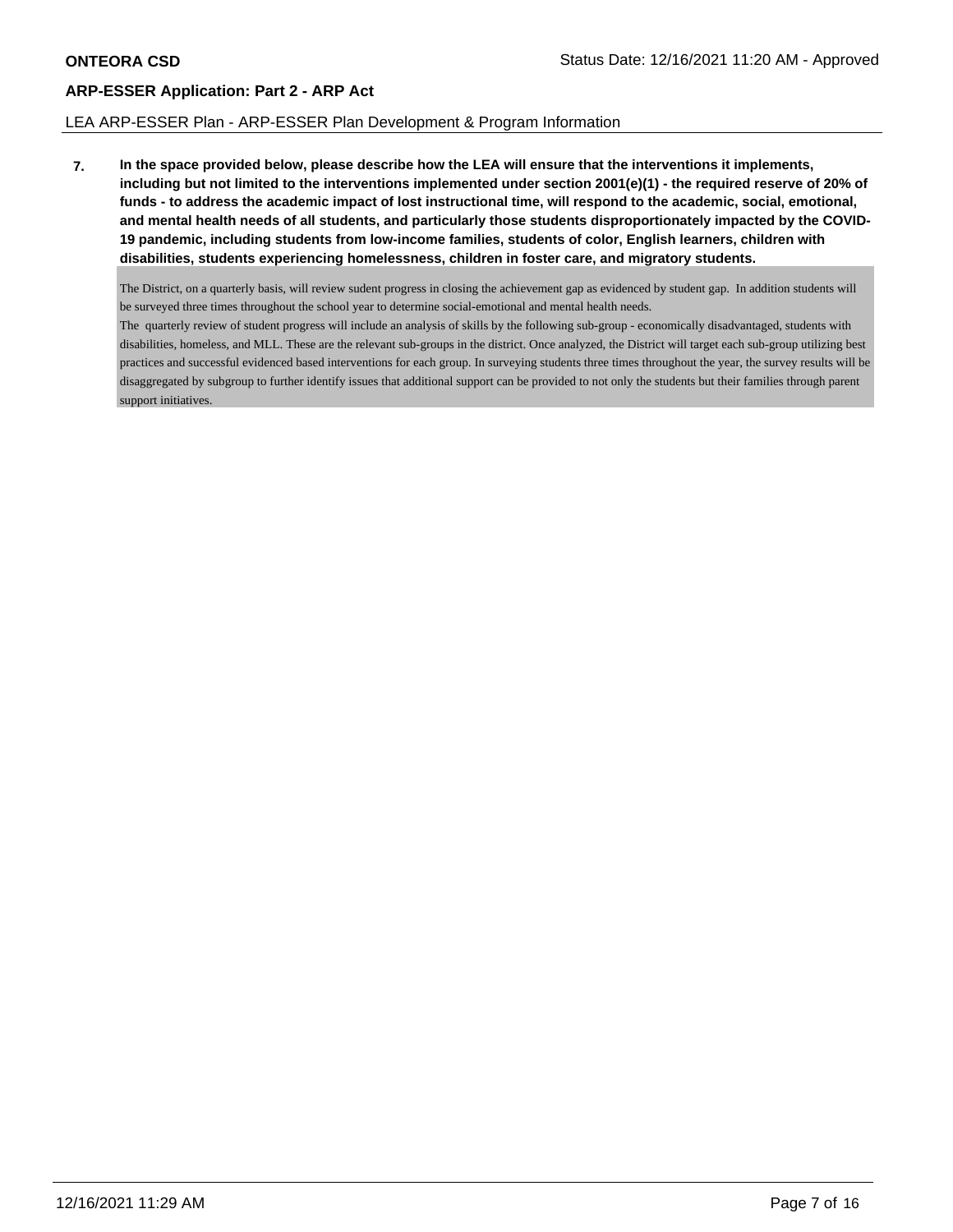## **ARP-ESSER Application: Part 2 - ARP Act** LEA ARP-ESSER Plan - ARP-ESSER Return to In-Person Instruction

## **ARP-ESSER Return to In-Person Instruction**

ONTEORA CSD

621201060000

Section 2001(i)(1) of the ARP Act requires each LEA that receives ARP ESSER funds to develop and make publicly available on the LEA's website, not later than 30 days after receiving ARP ESSER funds, a plan for the safe return to in-person instruction and continuity of services for all schools, including those that have already returned to in- person instruction. Section 2001(i)(2) of the ARP Act further requires that the LEA seek public comment on the plan and take those comments into account in the development of the plan. Finally, section 2001(i)(3) of the ARP Act states that an LEA that developed a plan for the safe return to in-person instruction and continuity of services prior to the date of enactment of the ARP Act will be deemed to have met the requirement to develop a plan under section  $2001(i)(1)$  as long as the plan meets the statutory requirements (i.e., is publicly available on the LEA's website and was developed after the LEA sought and took into account public comment).

The LEA's plan must include how it will maintain the health and safety of students, educators, and other school and LEA staff and a description of any policies it has adopted regarding each of the CDC's safety recommendations, including universal and correct wearing of masks; modifying facilities to allow for physical distancing (e.g., use of cohorts/podding); handwashing and respiratory etiquette; cleaning and maintaining healthy facilities, including improving ventilation; contact tracing in combination with isolation and quarantine in collaboration with the State, local, territorial, or the health departments of Native American Nations; diagnostic and screening testing; efforts to provide vaccinations to school communities; appropriate accommodations for children with disabilities with respect to health and safety policies; and coordination with State and local health officials.

The plan must describe how the LEA will ensure continuity of services, including but not limited to services to address students' academic needs and the social, emotional, mental health and other needs of students and staff, which may include student health and food services.

LEA plans must be in an understandable and uniform format and, to the extent practicable, written in a language that parents can understand (or, if not practicable, orally translated). Upon request by a parent with a disability, LEA plans must be provided in an alternative format accessible to the parent.

**NYSED will permit previously developed LEA re-opening plans to satisfy the ARP statutory requirement for the safe return to in-person instruction and continuity of services. LEAs must make any necessary updates to existing plans to conform with the USDE requirements within 30 days of receipt of ARP-ESSER funds and to review (and revise if appropriate) plans every six months thereafter (until September 30, 2023).**

**1. In the space provided below, please provide the URL for the website(s) where the district's most current reopening/return to in-person learning plan is/will be located. For an LEA that does not have a website, the LEA may identify an online platform (e.g. social media group or post, file sharing service, email listserv) that allows plans to be directly communicated to students, parents or legal guardians, school staff, and other stakeholders. As appropriate, the LEA should provide details about how the plan will be made available to people who request it.**

If a community member requests a copy, the District will provide a copy, whether via email or paper copy. http://resources.finalsite.net/images/v1633625965/onteorak12nyus/wpdeltp3vwemlnanzojo/FullReopeningPlan-Final\_3.pdf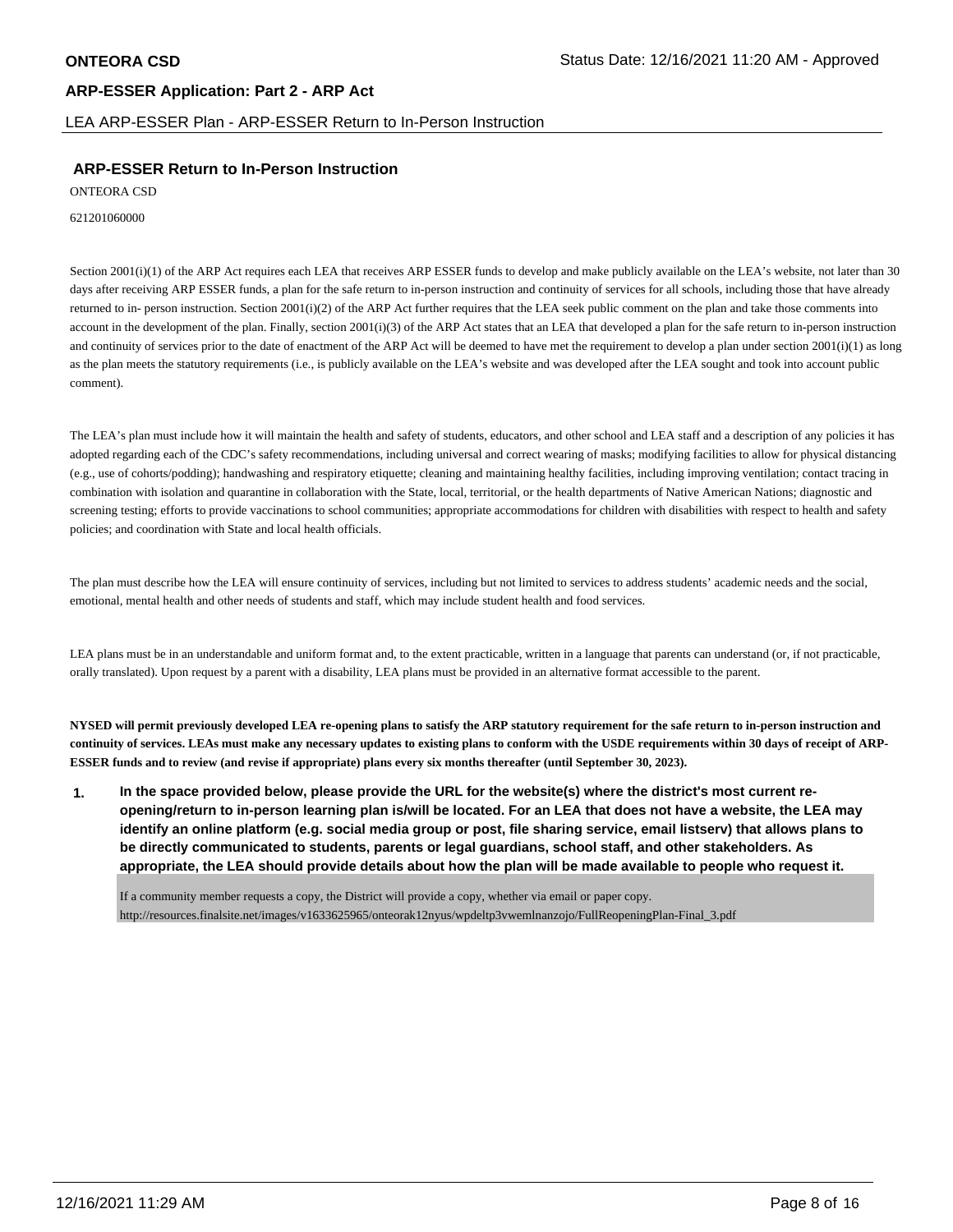### LEA ARP-ESSER Plan - ARP-ESSER Return to In-Person Instruction

**2. An LEA must periodically, but no less frequently than every six months (through September 30, 2023), review and, as appropriate, revise its plan. Consistent with section 2001(i)(2) of the ARP Act, which requires an LEA to seek public comment on the development of its plan, an LEA must seek public input and take such input into account in determining whether to revise its plan and, if it determines revisions are necessary, on the revisions it makes to its plan, i.e., the LEA must seek public input on whether to revise its plan and on any revisions to its plan no less frequently than every six months (taking into consideration the timing of significant changes to CDC guidance on reopening schools). If the LEA revises its plan, the revised plan must address each of the aspects of safety currently recommended by the CDC or, if the CDC has updated its safety recommendations at the time the LEA is revising its plan, each of the updated safety recommendations.**

**In the space provided below, please describe how the LEA will review and regularly update (at least every six months through September 30, 2023) it's plan for in-person instruction, including a description of how public comment will be collected.**

On a quarterly basis the LEA will utilize its' District level shared decision making team to review its plan for any needed revisions. Additional on a bi-monthly basis the District holds virtual Community forums which is open to the public to review the plan to elicit comments and revise as needed.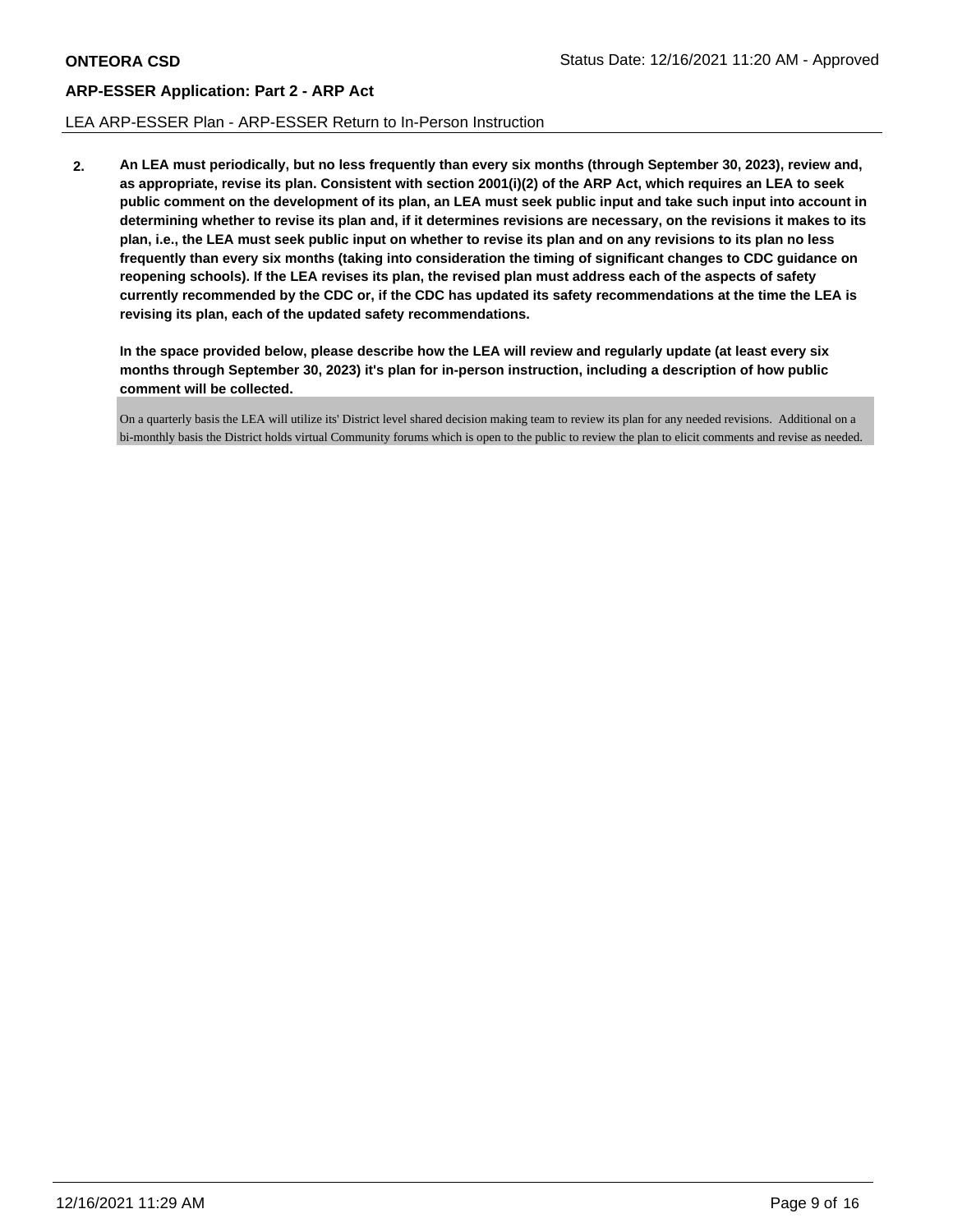LEA ARP-ESSER Plan - ARP-ESSER Funding Distribution

## **ARP-ESSER LEA Base 90% Allocation - Funding Distribution**

ONTEORA CSD

621201060000

**Please note: LEAs that have been allocated funds from the mandated SEA-Level Reserves in the 2021-22 enacted state budget will apply for those funds via a separate application process. NYSED will inform school districts under separate cover when the application process for school district allocations of ARP-ESSER SEA set-aside funds has been published in the SED Monitoring and Vendor Reporting System. The sections below are only for LEA 90% base ARP-ESSER allocations. LEAs should not apply for ARP ESSER SEA Reserve funds as part of this application.**

**1. Please complete the following to indicate the LEA's American Rescue Plan (ARP) Act LEA Base 90% allocation for Elementary and Secondary School Emergency Relief (ESSER) funds, as well as its most current enrollment figures.**

|                                                       | Amount (\$ or #) |
|-------------------------------------------------------|------------------|
| ARP-ESSER Fund Allocation (\$)                        | 4,892,190        |
| Total Number of K-12 Resident Students Enrolled (#)   | 1.175            |
| Total Number of Students from Low-Income Families (#) | 613              |

## **ARP-ESSER Schools Served**

**2. Please complete the following chart by indicating the number of PUBLIC SCHOOLS in the LEA being served by ARP-ESSER LEA Base 90% Funding.**

|                                                            | INumber (#) |
|------------------------------------------------------------|-------------|
| Total Number of Schools in the LEA                         |             |
| Number of Schools Served by ARP-ESSER LEA Base 90% Funding |             |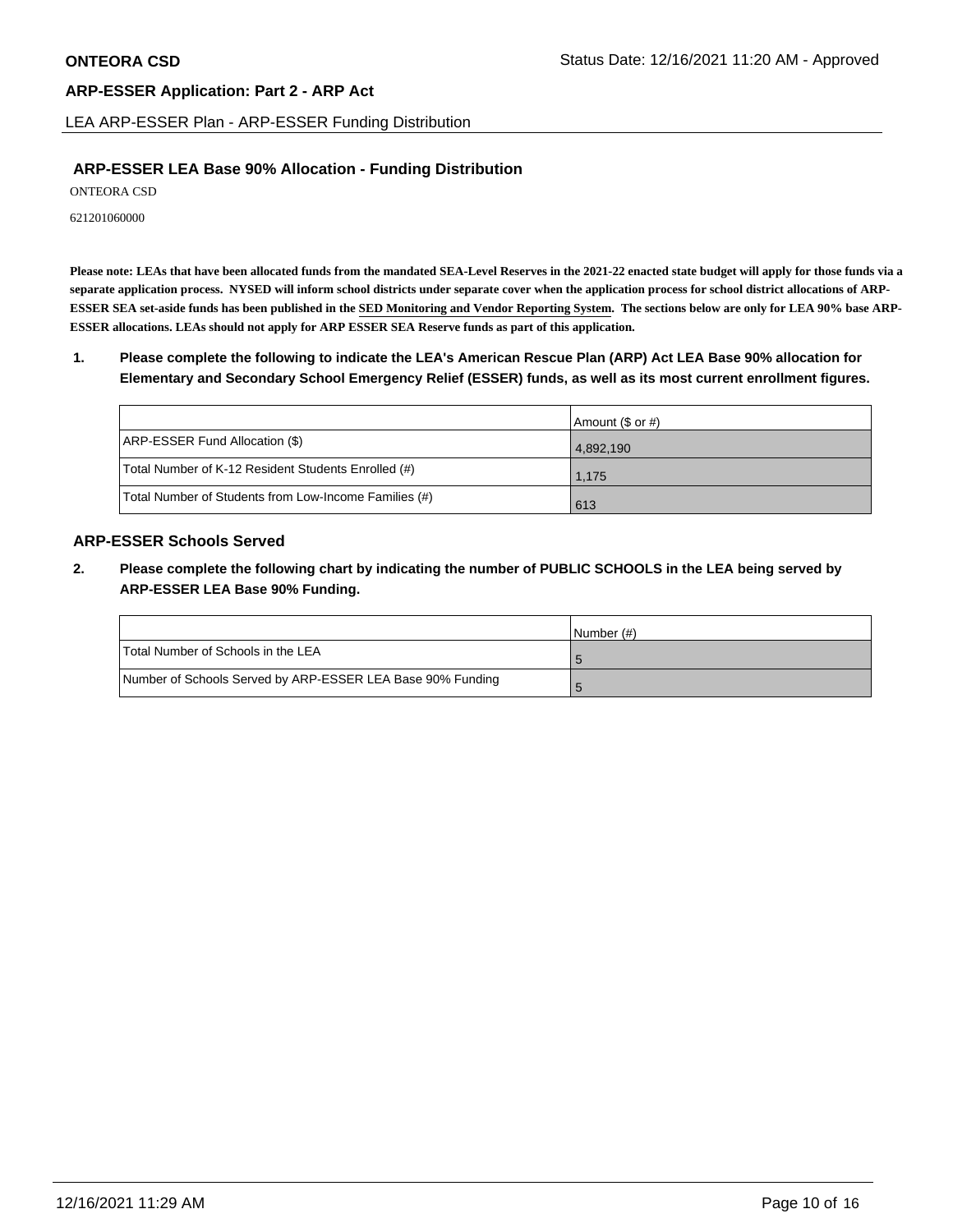LEA ARP-ESSER Plan - ARP-ESSER Use of Funds

## **ARP-ESSER LEA Base 90% Allocation - Use of Funds**

ONTEORA CSD

621201060000

**Please note: LEAs that have been allocated funds from the mandated SEA-Level Reserves in the 2021-22 enacted state budget will apply for those funds via a separate application process. NYSED will inform school districts under separate cover when the application process for school district allocations of ARP-ESSER SEA set-aside funds has been published in the SED Monitoring and Vendor Reporting System. The sections below are only for LEA 90% base ARP-ESSER allocations. LEAs should not apply for ARP ESSER SEA Reserve funds as part of this application.**

**1. Please complete the chart below by identifying the funds being used to support each allowable activity. Please respond with "0" to indicate that no funds are being assigned to a given activity. PLEASE NOTE - All proposed expenditures must be reflected within the FS-10 budget form AND budget narrative to clearly align with this item.**

|                                                                                                                                                                                                                                                                                                                                                                                                                                                                                                                                                            | FUNDING Amounts (\$) |
|------------------------------------------------------------------------------------------------------------------------------------------------------------------------------------------------------------------------------------------------------------------------------------------------------------------------------------------------------------------------------------------------------------------------------------------------------------------------------------------------------------------------------------------------------------|----------------------|
| 1 - Any activity authorized by the ESEA, including the Native Hawaiian Education Act and<br>the Alaska Native Educational Equity, Support, and Assistance Act (20 U.S.C. 6301 et<br>seg.).                                                                                                                                                                                                                                                                                                                                                                 | 0                    |
| 2 - Any activity authorized by the Individuals with Disabilities Education Act (IDEA) (20<br>U.S.C. 1400 et seq.).                                                                                                                                                                                                                                                                                                                                                                                                                                         | $\Omega$             |
| 3 - Any activity authorized by the Adult Education and Family Literacy Act (AEFLA) (29<br>U.S.C. 3271 et seq.).                                                                                                                                                                                                                                                                                                                                                                                                                                            | $\Omega$             |
| 4 - Any activity authorized by the Carl D. Perkins Career and Technical Education Act of<br>2006 (Perkins V) (20 U.S.C. 2301 et seq.).                                                                                                                                                                                                                                                                                                                                                                                                                     | $\overline{0}$       |
| 5 - Any activity authorized by subtitle B of title VII of the McKinney-Vento Homeless<br>Assistance Act (McKinney-Vento) (42 U.S.C. 11431 et seq.).                                                                                                                                                                                                                                                                                                                                                                                                        | $\mathbf{0}$         |
| 6 - Coordinating preparedness and response efforts of LEAs with State, local, Tribal, and<br>territorial public health departments, and other relevant agencies, to improve coordinated<br>responses among such entities to prevent, prepare for, and respond to COVID-19.                                                                                                                                                                                                                                                                                 | $\boldsymbol{0}$     |
| 7 - Providing principals and other school leaders with the resources necessary to address<br>the needs of their individual schools.                                                                                                                                                                                                                                                                                                                                                                                                                        | $\overline{0}$       |
| 8 - Activities to address the unique needs of low-income children or students, students<br>with disabilities, English learners, racial and ethnic minorities, students experiencing<br>homelessness, and children and youth in foster care, including how outreach and service<br>delivery will meet the needs of each population.                                                                                                                                                                                                                         | $\overline{0}$       |
| 9 - Developing and implementing procedures and systems to improve the preparedness<br>and response efforts of LEAs.                                                                                                                                                                                                                                                                                                                                                                                                                                        | $\Omega$             |
| 10 - Training and professional development for staff of the LEA on sanitation and<br>minimizing the spread of infectious diseases.                                                                                                                                                                                                                                                                                                                                                                                                                         | $\mathbf{0}$         |
| 11 - Purchasing supplies to sanitize and clean the facilities of the LEA, including buildings<br>operated by such LEA.                                                                                                                                                                                                                                                                                                                                                                                                                                     | $\Omega$             |
| 12 - Planning for, coordinating, and implementing activities during long-term closures,<br>including providing meals to eligible students, providing technology for online learning to<br>all students, providing guidance for carrying out requirements under the IDEA and<br>ensuring other education services can continue to be provided consistent with all Federal,<br>State, and local requirements.                                                                                                                                                | 0                    |
| 13 - Purchasing educational technology (including hardware, software, and connectivity)<br>for students who are served by the LEA that aids in regular and substantive educational<br>interaction between students and their classroom instructors, including low-income<br>students and students with disabilities, which may include assistive technology or<br>adaptive equipment.                                                                                                                                                                      | $\mathbf 0$          |
| 14 - Providing mental health services and supports, including through the implementation<br>of evidence based full-service community schools.                                                                                                                                                                                                                                                                                                                                                                                                              | $\overline{0}$       |
| 15 - Planning and implementing activities related to summer learning and enrichment and<br>supplemental after-school programs, including providing classroom instruction or online<br>learning during the summer months and addressing the needs of low-income students,<br>students with disabilities, English learners, migrant students, students experiencing<br>homelessness, and children and youth in foster care.                                                                                                                                  | $\mathbf{0}$         |
| 16 - Addressing the academic impact of lost instructional time among an LEA's students<br>(including low-income students, students with disabilities, English learners, racial and<br>ethnic minorities, students experiencing homelessness, and children and youth in foster<br>care) by: a) Administering and using high-quality assessments that are valid and reliable<br>to accurately assess students' academic progress and assist educators in meeting<br>students' academic needs, including through differentiating instruction; b) Implementing | 886,500              |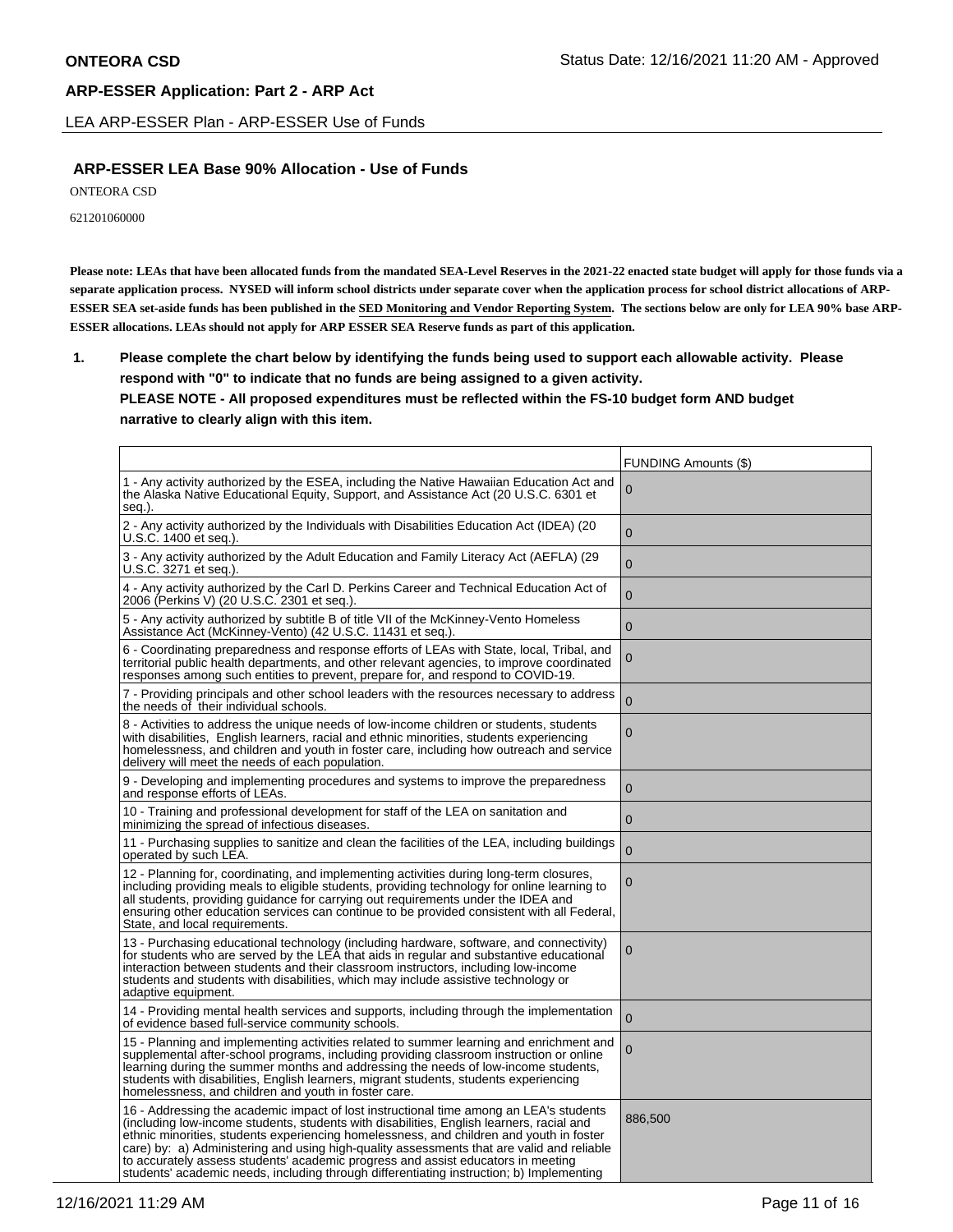## LEA ARP-ESSER Plan - ARP-ESSER Use of Funds

|                                                                                                                                                                                                                                                                                                                                                                | FUNDING Amounts (\$) |
|----------------------------------------------------------------------------------------------------------------------------------------------------------------------------------------------------------------------------------------------------------------------------------------------------------------------------------------------------------------|----------------------|
| evidence-based activities to meet the comprehensive needs of students; c) Providing<br>information and assistance to parents and families on how they can effectively support<br>students, including in a distance learning environment; and d) Tracking student<br>attendance and improving student engagement in distance education.                         |                      |
| 17 - School facility repairs and improvements to enable operation of schools to reduce<br>risk of virus transmission and exposure to environmental health hazards, and to support<br>student health needs.                                                                                                                                                     | 640,000              |
| 18 - Inspection, testing, maintenance, repair, replacement, and upgrade projects to improve the indoor air quality in school facilities, including mechanical and non-<br>mechanical heating, ventilation, and air conditioning systems, filtering, purification and<br>other air cleaning, fans, control systems, and window and door repair and replacement. | 3.365.690            |
| 19 - Developing strategies and implementing public health protocols including, to the<br>greatest extent practicable, policies in line with guidance from the CDC for the reopening<br>and operation of school facilities to effectively maintain the health and safety of students,<br>educators, and other staff.                                            |                      |
| 20 - Other activities that are necessary to maintain the operation of and continuity of<br>services in the LEA and continuing to employ existing staff of the LEA.                                                                                                                                                                                             | $\Omega$             |
| Totals:                                                                                                                                                                                                                                                                                                                                                        | 4,892,190            |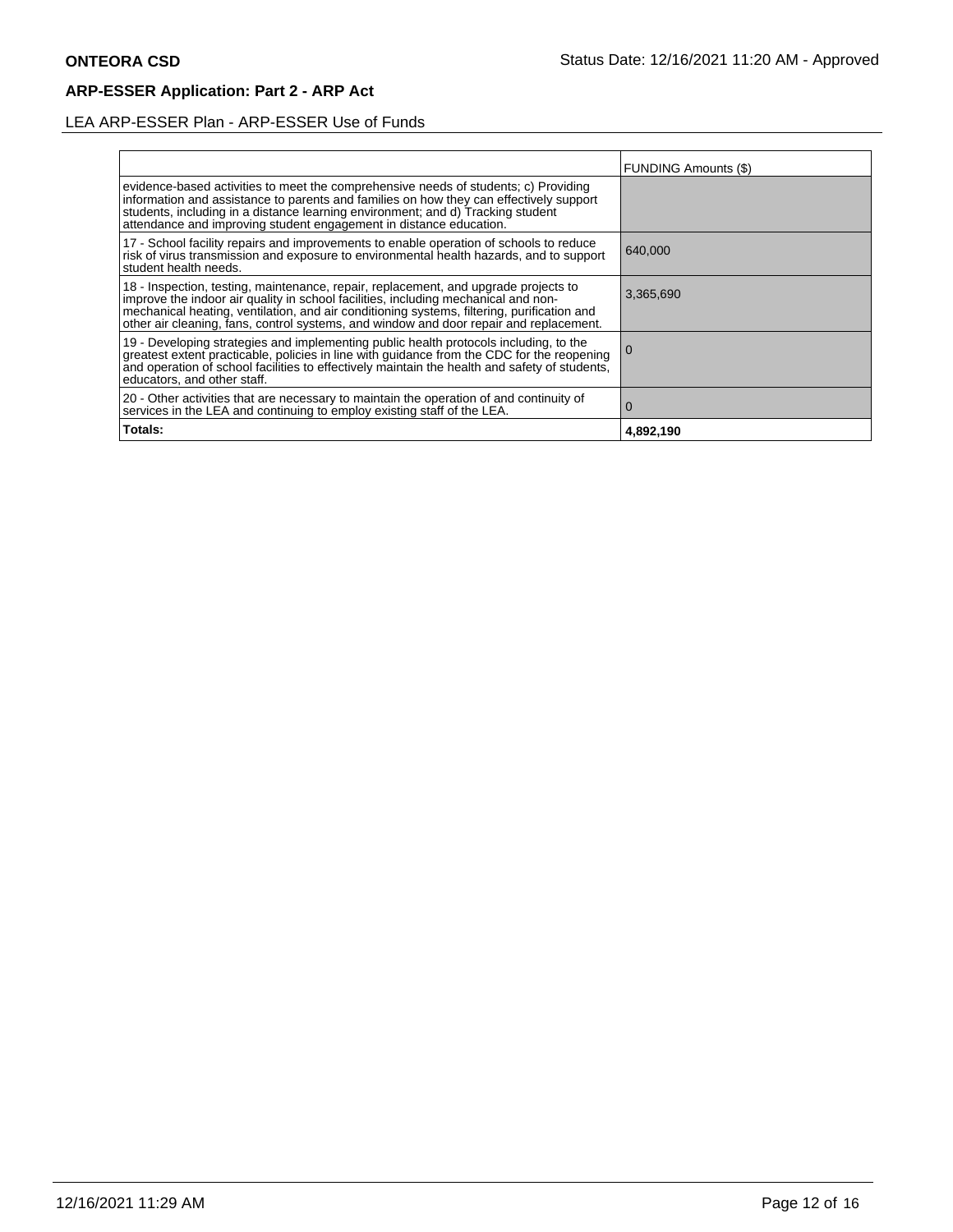LEA ARP-ESSER Plan - ARP-ESSER Construction-Related Costs

## **ARP-ESSER LEA Base 90% Allocation - Construction-Related Costs**

ONTEORA CSD

621201060000

### **PLEASE NOTE:**

The Office of Facilities Planning, in collaboration with NYSED's Chief Financial Officer and the Office of ESSA-Funded Programs, is developing guidance regarding capital construction projects based on the United States Department of Education (USDE) recently issued FAQs for this federal program. The Use of Funds FAQ (released May 26, 2021) may be of particular interest, since it discusses construction and combination of funds. Links to the federal program website are below:

https://oese.ed.gov/offices/american-rescue-plan/american-rescue-plan-elementary-and-secondary-school-emergency-relief/

ESSER.GEER\_.FAQs\_5.26.21\_745AM\_FINALb0cd6833f6f46e03ba2d97d30aff953260028045f9ef3b18ea602db4b32b1d99

Local Educational Agencies (LEAs) which intend to do federally funded work using ARP-ESSER funds must first file FS-10s and other documents as required by the Office of ESSA-Funded Programs. If a project would normally require a building permit if supported by state/local funds, it must also have a building permit if supported by federal funds (or a combination of funding streams). Facilities Planning forms are under development at this time.

### **1. What is the amount of funds that the LEA plans to use for construction related projects?**

3,913,690

### **2. In the space provided below, please described the planned construction activities and costs.**

The District will be upgrading it's HVAC system and two of its elementary schools to align with CDC recommended guidelines for ventilation. Additionally the District will be acquiring generators for its' buildings to ensure no disruption in service. Finally, there will be classrooms renovated and asbestos abatement to create new active learning spaces. All of it will be overseen by a project manager to assure timely, efficient completion of the project.

All required State approvals for these projects will be attained as required by State law.

**3. Will the planned construction impact and/or effect any district, site, building, structure, or object that is: Included in the National Register of Historic Places; or Eligible under criteria established by the Secretary of Interior for inclusion in the National Register of Historic Places?**

No, the planned construction will not impact and/or effect any district, site, building, structure, or object that is: Included in the National Register of Historic Places; or Eligible under criteria established by the Secretary of Interior for inclusion in the National Register of Historic Places.

## **ARP-ESSER - Construction-Related ASSURANCES**

**4. The LEA assures it will have or obtain a full title or other interest in the site, including right of access, that is sufficient to insure the grantee's undisturbed use and possession of the facilities for 50 years or the useful life of the facilities, whichever is longer. § 75.603 (Authority: 20 U.S.C. 1221e-3 and 3474)**

YES, the LEA provides the above assurance.

**5. The LEA assures it will ensure that sufficient funds are available to meet any non-Federal share of the cost of constructing the facility. § 75.604**

YES, the LEA provides the above assurance.

**6. The LEA assures work will begin on construction within a reasonable time after the grant for the construction is made. § 75.605 (Authority: 20 U.S.C. 1221e-3 and 3474)**

YES, the LEA provides the above assurance.

**7. The LEA assures the construction will be completed within a reasonable time and the LEA shall complete the construction in accordance with the application and approved drawings and specifications. § 75.606**

 $\boldsymbol{\triangledown}$  YES, the LEA provides the above assurance.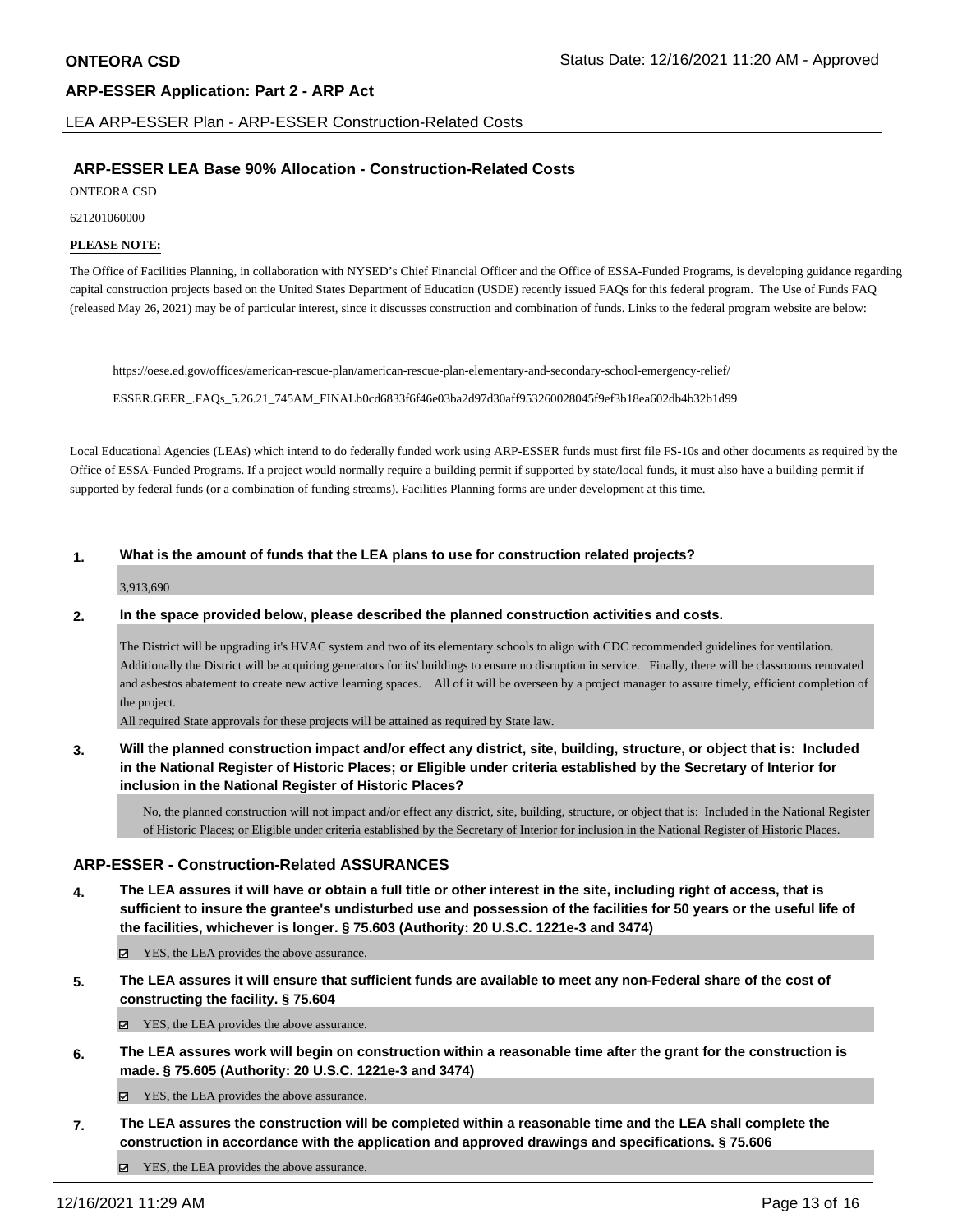### LEA ARP-ESSER Plan - ARP-ESSER Construction-Related Costs

**8. The LEA assures that the construction is functional; economical; and not elaborate in design or extravagant in the use of materials, compared with facilities of a similar type constructed in the State or other applicable geographic area. § 75.607. Further, the LEA assures that it shall, in developing plans for the facilities, consider excellence of architecture and design and inclusion of works of art. The grantee may not spend more than one percent of the cost of the project on inclusion of works of art. § 75.607 Authority: 20 U.S.C. 1221e-3 and 3474)**

 $\boldsymbol{\triangledown}$  YES, the LEA provides the above assurance.

**9. In planning for and designing facilities, the LEA assures it shall observe the standards under the Occupational Safety and Health Act of 1970 (Pub. L. 91-576) (See 36 CFR part 1910); and State and local codes, to the extent that they are more stringent. § 75.609 Further, the LEA assures it will submit an application for a Building Permit to NYSED Office of Facilities Planning for review and approval prior to construction.**

 $\boxtimes$  YES, the LEA provides the above assurance.

- **10. The LEA assures that it shall comply with the Federal regulations on access by the handicapped that apply to construction and alteration of facilities. These regulations are:**
	- **• For residential facilities 24 CFR part 40; and**
	- **• For non-residential facilities 41 CFR subpart 101-19.6. § 75.610**

 $\boldsymbol{\triangledown}$  YES, the LEA provides the above assurance.

**11. The LEA assures that, in planning the construction, the LEA shall, in accordance with the provisions of Executive Order 11988 of February 10, 1978 (43 FR 6030) and rules and regulations that may be issued by the Secretary to carry out those provisions: Evaluate flood hazards in connection with the construction; and as far as practicable, avoid uneconomic, hazardous, or unnecessary use of flood plains in connection with the construction. § 75.611**

YES, the LEA provides the above assurance.

**12. The LEA assures that it shall maintain competent architectural engineering supervision and inspection at the construction site to insure that the work conforms to the approved drawings and specifications. § 75.612**

■ YES, the LEA provides the above assurance.

**13. The LEA assures that it will comply with the regulations on relocation assistance and real property acquisition in 34 CFR part 15. § 75.613**

YES, the LEA provides the above assurance.

**14. The LEA assures that, when construction is completed, sufficient funds will be available for effective operation and maintenance of the facilities. § 75.614**

YES, the LEA provides the above assurance.

**15. The LEA assures that it shall operate and maintain the facilities in accordance with applicable Federal, State, and local requirements. § 75.615**

YES, the LEA provides the above assurance.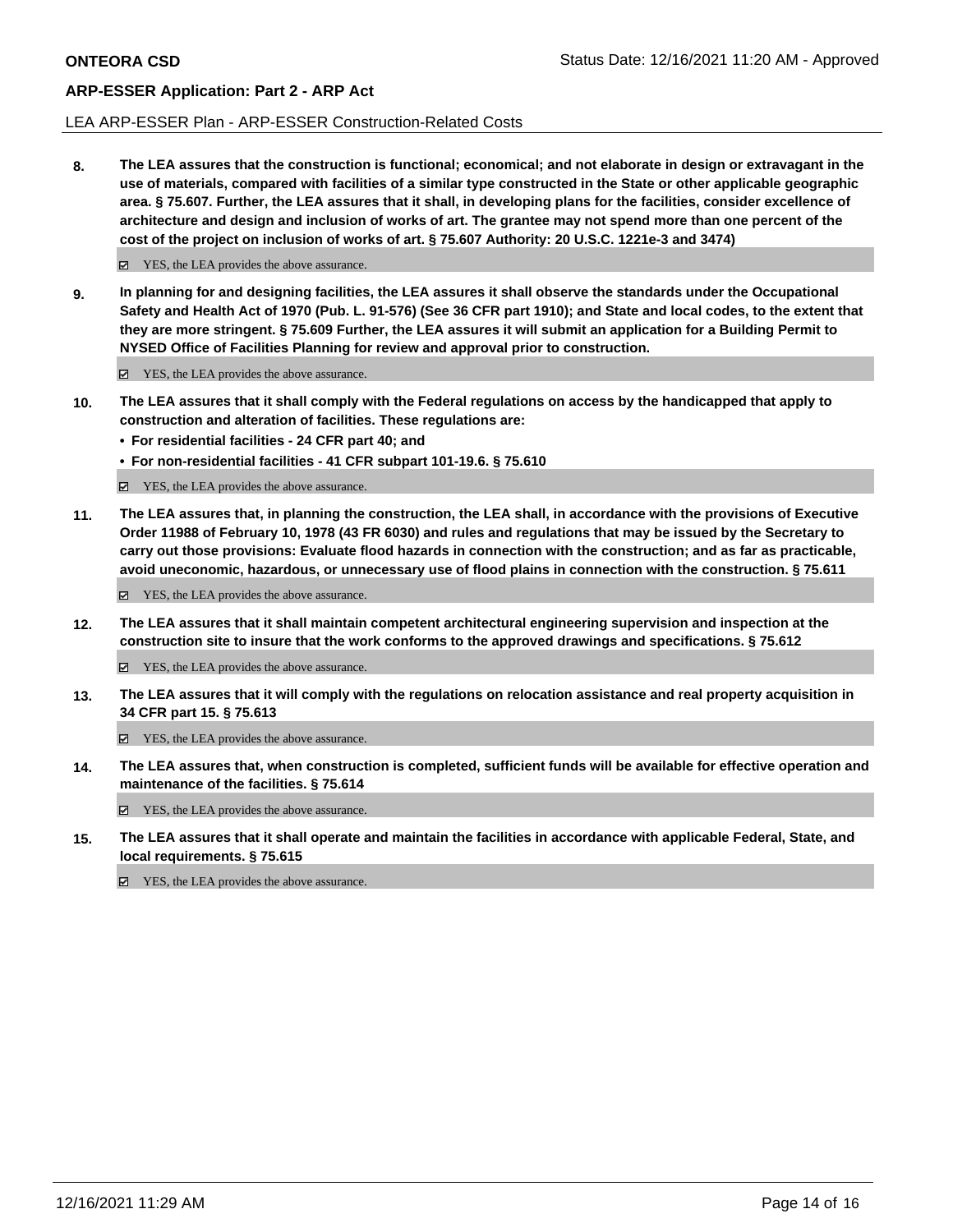### LEA ARP-ESSER Plan - ARP-ESSER Construction-Related Costs

- **16. The LEA assures that, to the extent feasible, it shall design and construct facilities to maximize the efficient use of energy. § 75.616 Further, the LEA shall comply with ASHRAE standards in designing and constructing facilities built with project funds. § 75.616 The following standards of the American Society of Heating, Refrigerating, and Air Conditioning Engineers (ASHRAE) are incorporated by reference in this section:**
	- **• ASHRAE-90 A-1980 (Sections 1-9).**
	- **• ASHRAE-90 B-1975 (Sections 10-11).**
	- **• ASHRAE-90 C-1977 (Section 12)**

**Incorporation by reference of these provisions has been approved by the Director of the Office of the Federal Register pursuant to the Director's authority under 5 U.S.C. 552 (a) and 1 CFR part 51. The incorporated document is on file at the Department of Education, Grants and Contracts Service, rm. 3636 ROB-3, 400 Maryland Avenue, SW., Washington, DC 20202-4700 or at the National Archives and Records Administration (NARA). For information on the availability of this material at NARA, call 202-741-6030, or go to:**

**http://www.archives.gov/federal\_register/code\_of\_federal\_regulations/ibr\_locations.html. These standards may be obtained from the publication sales department at the American Society of Heating, Refrigerating, and Air Conditioning Engineers, Inc., 1791 Tullie Circle, NE., Atlanta, Georgia 30329. § 75.616**

■ YES, the LEA provides the above assurance.